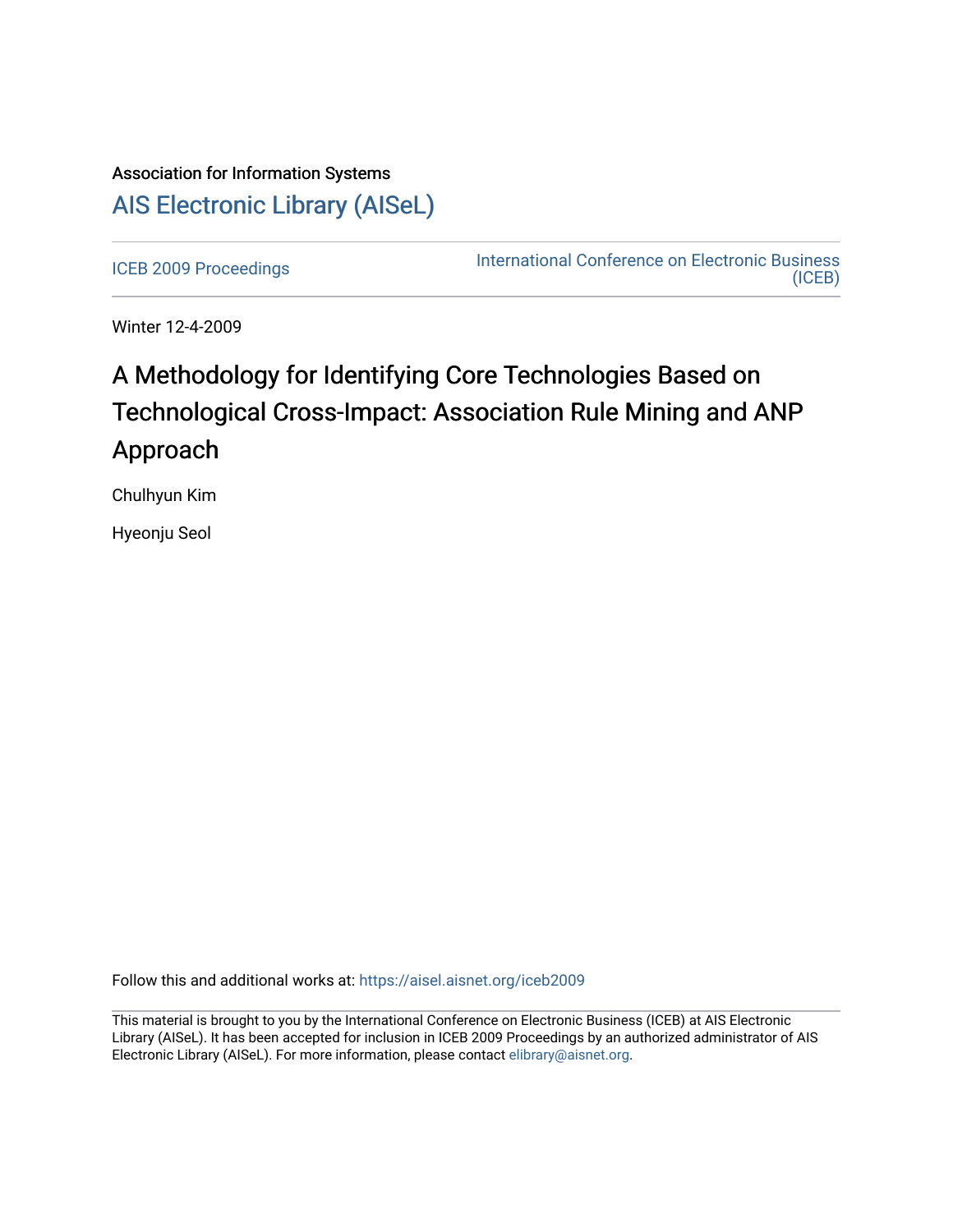## **A METHODOLOGY FOR IDENTIFYING CORE TECHNOLOGIES BASED ON TECHNOLOGICAL CROSS-IMPACT: ASSOCIATION RULE MINING AND ANP APPROACH**

Chulhyun  $Kim<sup>1</sup>$  and Hyeonju Seol<sup>2</sup>

<sup>1</sup>Department of Technology & Systems Management, Induk University, Republic of Korea <sup>2</sup>Department of Industrial Engineering, Korea Airforce Academy, Repulic of Korea <sup>1</sup>stddevs@induk.ac.kr; <sup>2</sup>hjseol@afa.ac.kr

### **Abstract**

There have been attempts to examine technological structure and linkage as technological impact. Cross-impact analysis (CIA) has been mainly employed with cross-impact index to identify core technologies. Cross-impact index, however, cannot successfully capture the overall relationship based on the impacts among technologies. Furthermore, it is a time-consuming task to calculate all cross-impact index especially based on patents without developing computer program. To address this limitation, this study suggests new approach to identify core technologies in technological cross-impact interrelationship. Specially, the approach applied data mining technique and multi-criteria decision making (MCDM) method to the co-classification information of registered patents. At first, technological cross-impact matrix is constructed with the confidence values by applying association rule mining (ARM) to the co-classification information of patents. Then, Analytic Hierarchical Process (ANP), one of MCDM methods, is employed to the constructed matrix for identifying core technologies from the perspectives of overall cross-impacts. A case study of telecommunication technology is conducted to illustrate the process of executing and utilizing the proposed approach. It is expected that suggested approach could help technology planners to formulate strategy and policy for technological innovation.

**Keywords:** Cross Impact Analysis (CIA), Association Rule Mining (ARM), Analytic Network Process (ANP), Core Technology, Patent Co-classification

## **Introduction**

The characteristics of modern technology change can be defined as complexity and radicalness. Under this environment, the grasping of technological trend and development by analyzing overall structure of technologies and interaction among them has become more important. With this activity, firms can manage R&D portfolio efficiently thus competitive advantage can be gained and sustained [1]. Consequently, there have

often been attempts to identify technological structure and relationship.

The core of the identification of technological structure and relationship is the patent analysis [2]. It is reported that patents contain about 80% of all technological knowledge [3] and they can be easily accessed and analyzed through various types of public or private database. Patents are, hence, perceived as useful information for techno-economic analysis and R&D management [4] and a lot of studies have attempted to analyze technological relationship with patent information.

The most commonly used information for analyzing technological relationship with patents is citation. The basic assumption of citation analysis is that the knowledge of cited patent is transferred to citing patent and there exists a technological linkage between them. Citation analysis is a useful index for identifying technological relationship and this can be verified with various studies. [2] [4-18]. However, there are some short comings in the citation analysis. First, the average time-lag between citing-cited patents is over 10 years [19]. Moreover, since citation analysis considers citing-cited relationship between individual patents, it is difficult to identify technological relatedness and characteristics from the perspectives of technological fields [4]. To address this limitation, there have been attempts to applying other information such as co-citation [20] [21], co-word [22], and keyword vector [4]. They also have, however, their own weakness. There is still time-lag problem in co-citation analysis. Co-word analysis and keyword vector analysis requires qualitative judgment and therefore have lack of consistency in the result of analysis. On the contrary, the patent analysis with co-classification information has some advantages compared to above mentioned methods. Co-classification analysis is to analyze technological relationship based on the fact that patents are classified to some technological classes considering their technological characteristics [23]. That is, the assumption which is made is that the frequency by which two classification codes are jointly assigned to the same patent document can be interpreted as a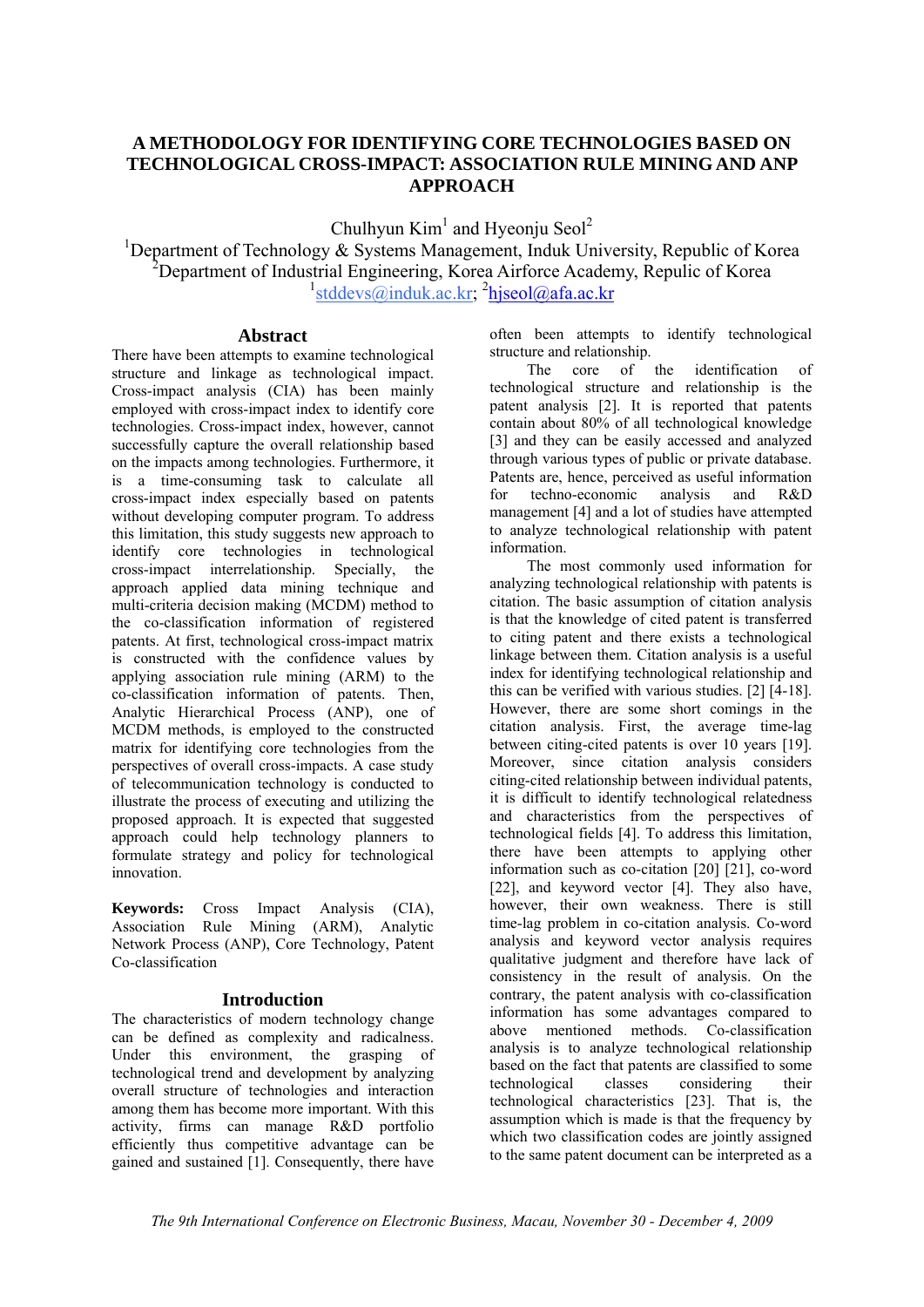sign of the strength of the knowledge relationship, in terms of knowledge links and spillovers [24]. In contrast with citation analysis, it is based on the hierarchical technological classification system so technological relationship can be analyzed not on the level of individual patents but on the various technological levels according the purpose of studies. Furthermore, error from time-lag is relatively less since patent classification is the information at the time of patent registration. Among the various techniques using the information of patent co-classification, technological cross impact analysis (CIA) has been used as a practical methodology to identify core technology and the interrelationships between technologies by analyzing cross impact between technologies quantitatively based on patent classification data [25]. In patent-based CIA, cross impact index of two technologies is calculated with the probabilities based on the patent co-classification information to analyze the impact between technologies. This is a useful and widely used approach in a patent-based CIA, but it is subject to some limitations. First, it is nearly impossible to construct cross impact matrix without developing computer program because the construction of cross impact matrix requires a huge amount of calculation with patent data. Second, in the identification of core technologies, patent-based CIA does not take into account the overall interrelationships among technologies, only considers the relationships between two technologies.

The main objective of this paper, therefore, is to suggest a new approach to identify core technologies from the perspectives of cross impact based on patent co-classification information considering overall interrelationships among technologies. Specially, the approach applies data mining technique and multi-criteria decision making (MCDM) method. At first, association rule mining (ARM) is employed to calculate technological cross impact index and derive cross impact matrix. Although ARM is one of the representative data mining techniques for exploring vast database, it has rarely been applied to the analysis of patents. Since confidence in ARM is defined as a conditional probability between two technologies and is of the same formula with cross impact index, it is adopted as the index of evaluating technological cross impact. Then, the cross impact matrix is constructed with all calculated cross impact index. Second, ANP (Analytic Network Process), one of the MCDM, is applied to the derived cross impact matrix for identifying core technologies from the perspectives of overall interrelationships among technologies. Since the ANP is capable of measuring the relative

importance that captures all the indirect interactions in a network, the derived "limit centrality" indicates the importance of a technology in terms of impacts on other technologies, taking all the direct and indirect influences into account. The proposed approach is expected to allow technology planners to understand current technological trends and advances by identifying core technologies based on limit centralities. A case stud on telecommunication technologies is presented to illustrate the proposed approach.

## **Methodological Background Cross-impact analysis (CIA)**

The changing or evolving process of a system could be regarded as a set of some events. Since they interact with each other, the occurrence of a specific event takes an effect on the probability of other events' occurrence. Therefore, it is impractical to forecast the probability of an event's occurrence without considering the occurrence of other events. Like social systems, technological change or progress occurs as a result of the occurrence of various events. For example, the development of mobile phone has to do with that of technologies such as mobile network, memory, and liquid crystal display. When technological events occur through the interactions with each other, an impact of each event of interest on other events is called cross impact [26-28]. Accordingly, CIA has been used as a methodology to forecast the emergence of new technologies and to identify the interrelations between technologies by defining the emergence of new technologies as event occurrences [25].

The general process of CIA is as follows: (1) Define the events to be included in the analysis. (2) Estimate the initial probability of each event. (3) Estimate the conditional probabilities for each event pair. (4) Perform a calibration run of the cross impact matrix. (5) Evaluate the results. In conventional CIA, the step (2) and (3) require the experts' subjective judgment based on their domain knowledge and therefore inconsistent estimates may result. Further, in the step (4), the two kinds of probabilities derived from the former steps should be adjusted because of the intuitive estimation. To overcome these shortcomings of the conventional CIA, Choi et al [25] proposed a patent-based CIA that analyzed cross impact between technologies quantitatively based on patent classification data. In this study, the cross impact of technology 'A' on the technology 'B' is defined as the conditional probability  $P(B | A) = N(A \cap B) / N(A)$ . In this equation,  $N(A)$  refers to the total number of patents classified in technology *A*, and  $N(A \cap B)$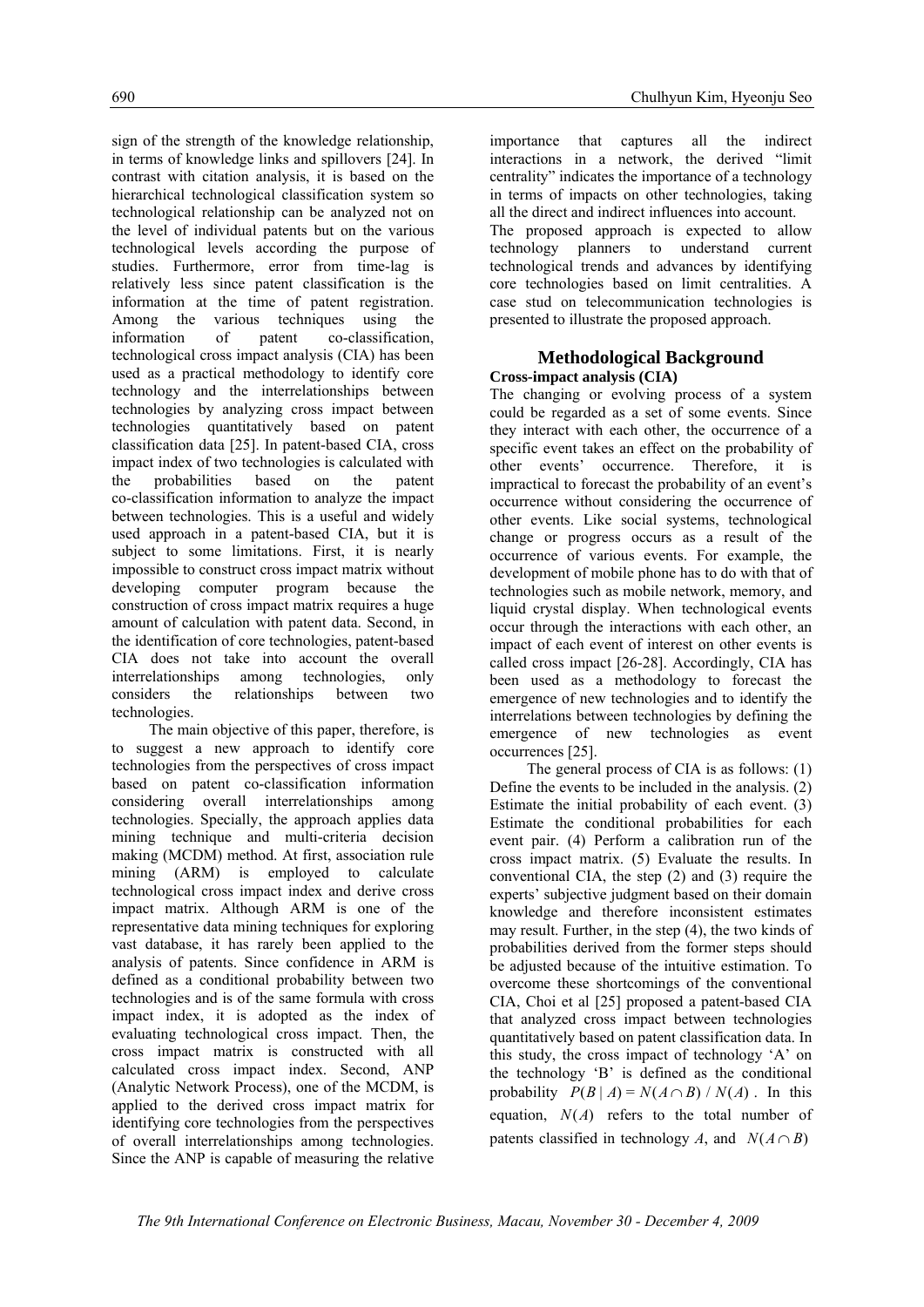indicates the number of patents classified in both technology *A* and *B*.

#### **Association rule mining (ARM)**

ARM is one of the data mining techniques to search for interesting relationships among items in large database. Association rule stands for the co-occurrence of two items and indicates that if two items occurs together frequently they have strong association relationship [29]. ARM has mainly been applied to firm activities, especially to marketing [30]. It has also been used to various areas such as bioinfomatics [31] [32], medicine [33], and finance [34].

The three measures of evaluating the rule interestingness are support, confidence, lift and the details of them are described in Table 1. The typical procedure of ARM consists of two steps [35]: (1) Search for frequent itemsets – To create all item combinations over the threshold value of support (2) Generate association rules – To Select itemsets over the threshold value of confidence or lift among the frequent itemsets found in (1). The step (1) is a very time consuming job and the most representative technique for this is Apriori algorithm [36].

| Measure    | Description                                                                                        | Formula        |
|------------|----------------------------------------------------------------------------------------------------|----------------|
| Support    | The usefulness of<br>discovered rule<br>$A \rightarrow B$                                          | $P(A \cap B)$  |
| Confidence | The certainty of<br>discovered rule<br>$A \rightarrow B$                                           | P(B A)         |
| Lift       | The correlation<br>between the<br>occurrence of items<br>in discovered rule<br>$A \rightarrow B$ . | P(B A)<br>P(B) |

**Table 1. Measures of interestingness**

#### **Analytic network process (ANP)**

The ANP is a generalization of the AHP which is one of the most widely used MCDM methods [37]. The ANP extends the AHP to problems with dependences and feedback. It allows for more complex interrelationships among decision elements by replacing a hierarchy in the AHP with a network [38]. Therefore, it has been used increasingly in a variety of problems such as project selection [39], product design [40] and development, and financial forecasting [41].

The process of ANP is composed of four steps [37]: (1) Network model construction (2) Pairwise comparison and priority vectors (3) Supermatrix formation and transformation (4) Final priorities.

#### **Research Framework**

The whole research procedures are as follows. First, patent data of interested technological area is collected. Second, technological cross-impact matrix is constructed with the confidence values calculated by applying ARM to the co-classification information of gathered patent data. Finally, core technologies are identified through employing ANP to the technological cross-impact matrix. Figure 1 depicts overall process of this study. Note that the rectangle denotes an individual process and the ellipse denotes the methodology for the next process. More detailed explanations are provided below.

#### **Figure 1. Overall process of proposed approach**



#### **Technological cross-impact matrix construction**

First of all, the technological area to be analyzed should be decided before constructing cross-impact matrix. For this aim, this research adopted patent classification system. Patent classification system stands for the hierarchical system to classify and manage patents considering their technological characteristics. Generally, patents are affiliated to more than two classes based on the patent classification system [42]. Class, therefore, indicates which technological areas the patents (individual technologies) are affiliated in technological classification systems.

The cross-impact index, *Impact(A,B)* is defined to the conditional probability, *P(B|A)*, which is of the same formula with the confidence of the association rule  $A \rightarrow B$  in ARM. Accordingly, this study applies ARM to the co-classification information of gathered patents for constructing cross-impact matrix. Figure 2 expresses the cross-impact matrix with the confidence value between two technological areas. In this figure,  $T_i$ means the i<sup>th</sup> technological area (class), and  $conf(T_i \rightarrow T_i)$ , the confidence values of the association rule  $T_i \rightarrow T_i$ , indicates the impact of the technological area of  $\tilde{T}_i$  on that of  $T_i$ . The values of the diagonal cells are 1 since the same technological areas impacts fully on each other.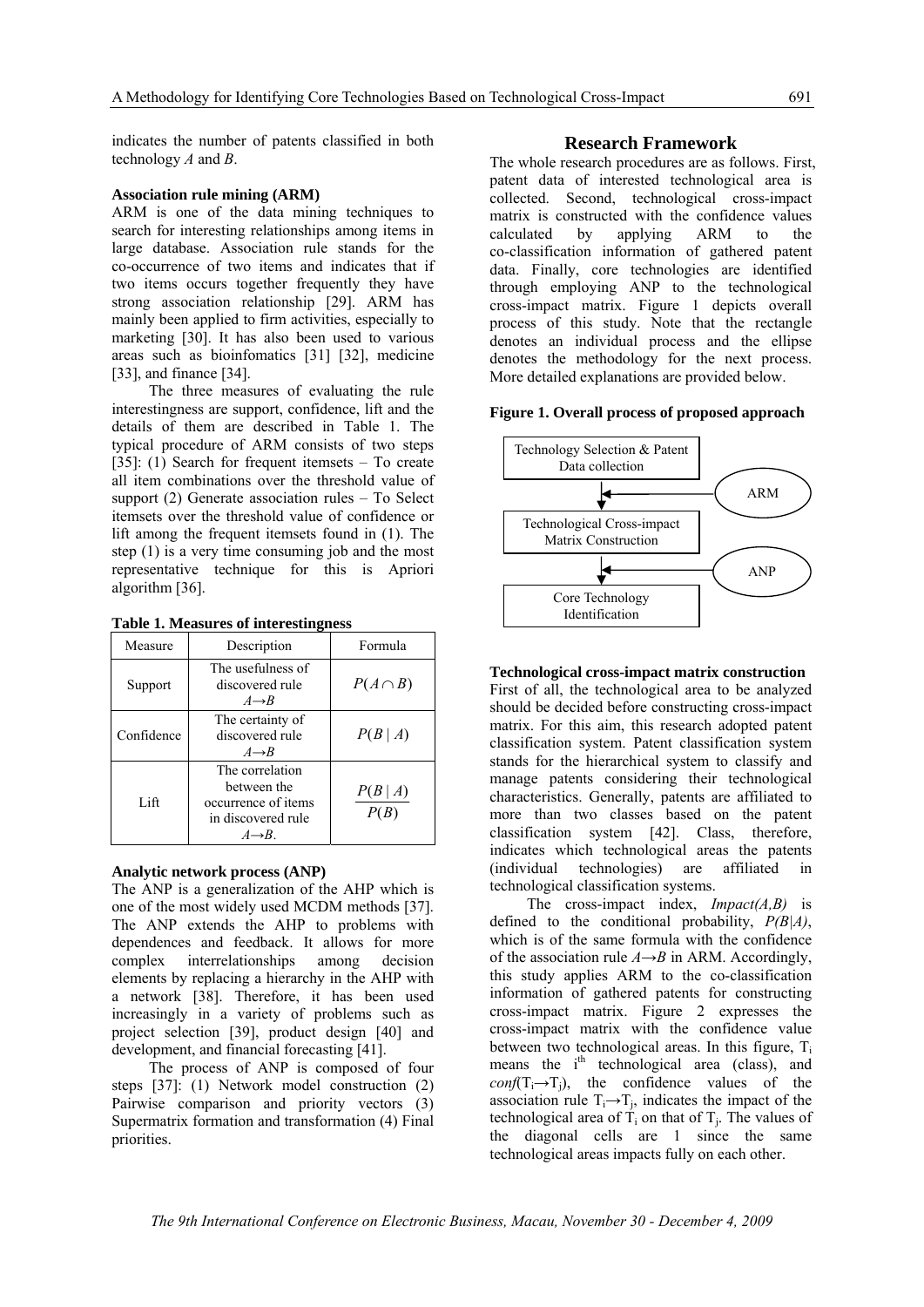#### **Core technology identification**

Previous studies on the analysis of technological cross-impact with patent classification information focus only to the identification of technology pairs with high cross-impact value. On the contrary, this study tries to grasping the most influential technologies based on the overall cross-impact that one technology impacts to all other technologies. To this aim, ANP, one of the MCDM methods, is applied to the redefined cross-impact matrix.

|  |                             | $\cdots$ |                             |
|--|-----------------------------|----------|-----------------------------|
|  | $Conf(T_1 \rightarrow T_2)$ |          | $Conf(T_1 \rightarrow T_n)$ |
|  |                             |          |                             |

**Figure 2. Technological cross-impact matrix**

## $T_2$   $\left|\text{Conf}(T_2 \rightarrow T_1)\right|$  1  $\left|\text{Conf}(T_2 \rightarrow T_n)\right|$ … 1 …  $T_n$  *Conf*( $T_n \rightarrow T_1$ ) *Conf*( $T_n \rightarrow T_2$ ) … 1

#### **Illustrative Example**

**Technology selection and patent data collection**  The information and communication technology (ICT) industry has been at the forefront of

industrial globalization [43]. ICTs can be classified into four categories: telecommunication, consumer electronics, computer and office machinery, and other ICT [44]. Among them, telecommunication technologies have been playing a critical role in economic growth and exhibiting dramatic technological progress [16]. Thus, analyzing the telecommunication technology is expected to provide valuable implication.

The primary source of patent data used in this study is the United States Patent and Trademark Office (USPTO) database. The USPTO has classified granted patents into corresponding technology classes defined by the USPC (United States Patent Classification). A class generally delineates one technology from another and serves as a unit of the analysis.

For selecting patents regarding telecommunication, the IPC (International Patent Classification) codes for ICT shown in Appendix are used. Referring to the US-to-IPC concordance provided by the USPTO website, the USPTO classes matched with the IPC codes of telecommunication technologies were chosen. The selected classes cover 13 classes in the USPC shown in Table 2.

**Table2. Telecommunication technology classes** 

| Class | Title                      |
|-------|----------------------------|
| 329   | Demodulators               |
| 331   | Oscillators                |
| 332   | Modulators                 |
| 340   | Communications: electrical |

| 341 | Coded data generation or conversion                                                            |
|-----|------------------------------------------------------------------------------------------------|
| 342 | Communications: directive radio wave<br>systems and devices (e.g., radar, radio<br>navigation) |
| 343 | Communications: radio wave antennas                                                            |
| 367 | Communications, electrical: acoustic wave<br>systems and devices                               |
| 370 | Multiplex communications                                                                       |
| 375 | Pulse or digital communications                                                                |
| 379 | Telephonic communications                                                                      |
| 380 | Cryptography                                                                                   |
| 455 | Telecommunications                                                                             |

#### **Technological cross-impact matrix construction**

To calculate cross-impact index and construct cross-impact matrix of telecommunication technologies, ARM is applied to the co-classification information of the patents assigned to the 13 classes registered in 2005. SAS E-miner release 4.3, one of data-mining package, is used and Apriori algorithm is selected to search rules. Ultimately, as shown in Table 3, the technological cross-impact matrix of telecommunication is constructed with the derived confidence values.

#### **Core technology identification**

The next step is to identify core technology by prioritizing technologies with employing ANP to the constructed technological cross-impact matrix. First, network model is constructed. The network in the proposed approach is made on the basis of cross-impact relationships represented in the cross-impact matrix. A cluster in the ANP network corresponds to a class and each cluster has no elements. In the ANP context, then, the resulting network model only includes alternative clusters, contrary to the general network model in the ANP comprised of a goal cluster, criteria clusters, and alternative clusters. Thus, the importance of alternatives (classes) is only evaluated with respective to impacts on other alternatives.

Second, the alternatives are pair-wisely compared and priority vectors are derived. The basic form of measurement in the ANP is a pairwise comparison with a scale of 1-9. However, pairwise comparisons do not have to be done in the proposed approach. It is implicitly assumed that the cross-impact index between two classes is a proxy of intensity of influence. Then, the importance of classes can be directly measured from the cross-impact matrix. Furthermore, since the alternatives have no elements, the cross-impact matrix itself is a priority vector and a supermatrix.

Third, supermatrix is constructed and transformed. As mentioned above, the supermatrix is the cross-impact matrix and need to be transformed into the weighted supermatrix and the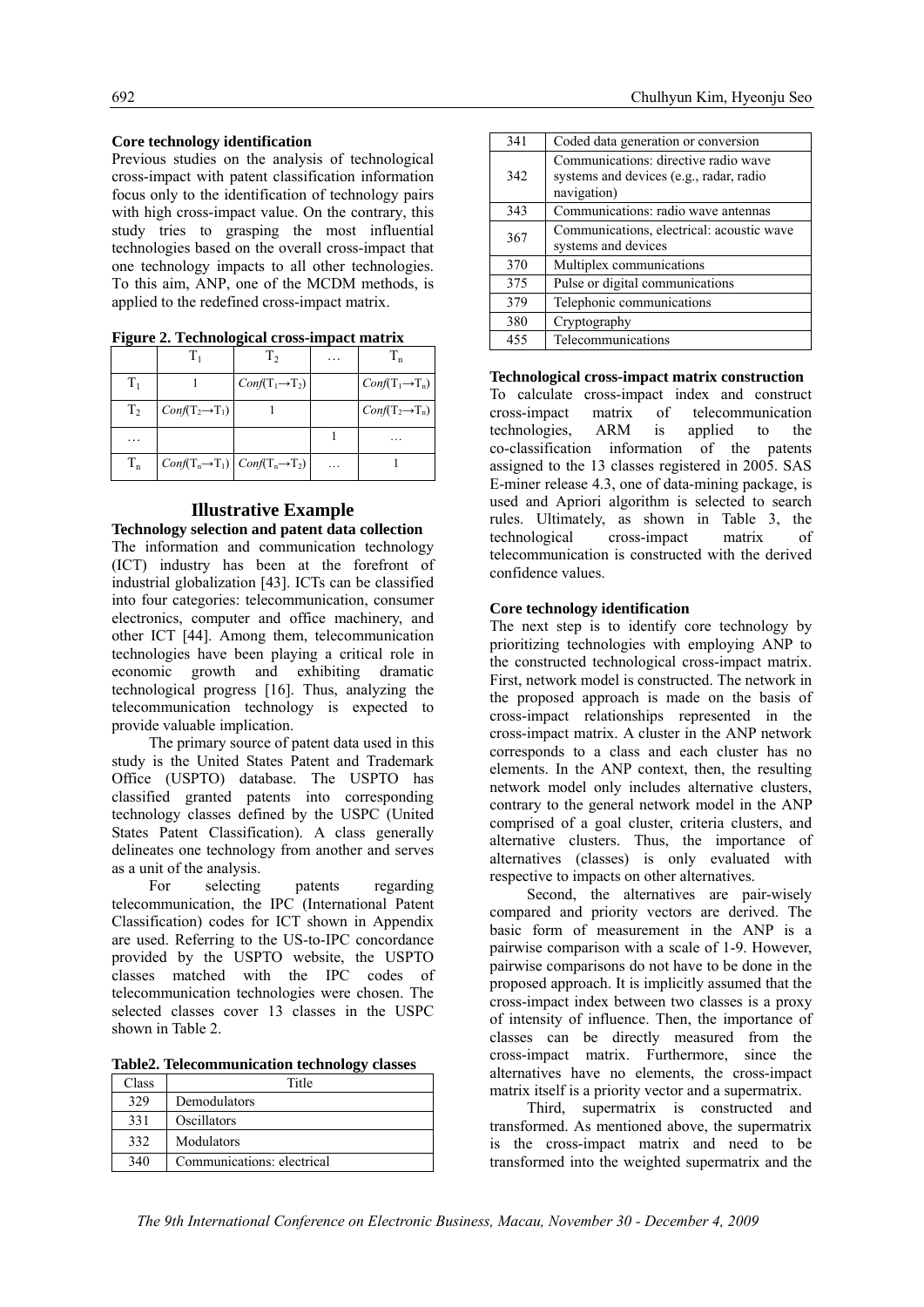| Class | 329   | 331   | 332   | 340   | 341   | 342   | 343   | 367   | 370   | 375   | 379   | 380 | 455              |
|-------|-------|-------|-------|-------|-------|-------|-------|-------|-------|-------|-------|-----|------------------|
| 329   | 1.000 | 0.050 | 0.109 | 0.009 | 0.015 | 0.024 | 0.000 | 0.003 | 0.053 | 0.805 | 0.000 |     | 0.000 0.236      |
| 331   | 0.003 | 1.000 | 0.019 | 0.007 | 0.010 | 0.006 | 0.002 | 0.001 | 0.004 | 0.137 | 0.001 |     | 0.004 0.086      |
| 332   | 0.105 | 0.116 | 1.000 | 0.017 | 0.048 | 0.014 | 0.000 | 0.000 | 0.045 | 0.655 | 0.006 |     | 0.006 0.232      |
| 340   | 0.000 | 0.001 | 0.001 | 1.000 | 0.015 | 0.064 | 0.016 | 0.015 | 0.031 | 0.018 | 0.021 |     | 0.003 0.084      |
| 341   | 0.001 | 0.005 | 0.040 | 0.003 | 1.000 | 0.003 | 0.001 | 0.001 | 0.020 | 0.082 | 0.014 |     | 0.003   0.018    |
| 342   | 0.002 | 0.003 | 0.001 | 0.164 | 0.003 | 1.000 | 0.059 | 0.017 | 0.026 | 0.046 | 0.003 |     | 0.001 0.158      |
| 343   | 0.000 | 0.001 | 0.000 | 0.046 | 0.001 | 0.068 | 1.000 | 0.001 | 0.005 | 0.005 | 0.005 |     | 0.000(0.092)     |
| 367   | 0.001 | 0.001 | 0.000 | 0.144 | 0.002 | 0.063 | 0.003 | 1.000 | 0.002 | 0.011 | 0.005 |     | 0.000   0.008    |
| 370   | 0.001 | 0.000 | 0.001 | 0.026 | 0.005 | 0.007 | 0.001 | 0.000 | 1.000 | 0.137 | 0.080 |     | $0.003 \, 0.181$ |
| 375   | 0.024 | 0.025 | 0.020 | 0.019 | 0.033 | 0.019 | 0.002 | 0.001 | 0.214 | 1.000 | 0.026 |     | $0.004 \, 0.152$ |
| 379   | 0.000 | 0.000 | 0.000 | 0.032 | 0.008 | 0.002 | 0.002 | 0.001 | 0.173 | 0.037 | 1.000 |     | 0.003   0.178    |
| 380   | 0.000 | 0.004 | 0.001 | 0.016 | 0.006 | 0.003 | 0.000 | 0.000 | 0.028 | 0.021 | 0.010 |     | 1.000 0.052      |
| 455   | 0.006 | 0.013 | 0.006 | 0.073 | 0.006 | 0.053 | 0.027 | 0.001 | 0.227 | 0.122 | 0.103 |     | 0.008 1.000      |

**Table 3. Technological cross-impact matrix of telecommunication** 

limit supermatrix.

The weighted supermatrix shown in Table 4 is constructed by manipulating the sum of columns elements of the supermatrix to be zero. Then, the limit supermatrix was derived by raising the weighted supermatrix to powers. Table 5 shows the limit supermatrix.

Finally, the priority is finalized and core technologies are identified. The columns of the limit supermatrix represent final priorities. This indicates importance of technologies in terms of impacts on other technologies, taking all the direct and indirect influences into consideration. The technology with the highest column value is 329 (Demodulators), and the next is 332 (Modulators). It is obvious that these technologies have significant impacts on other technologies, and therefore they are considered as the core technologies of the telecommunication technology

**Table 4. Weighted supermatrix** 

#### **Conclusions**

This study suggests a systemic approach to identify core technology from the perspectives of the technological cross-impact. For this purpose, ARM is applied to the patent co-classification data and technological cross-impact matrix is constructed with the derived confidence value of each technology. Then, ANP, one of the MCDM methods, is employed to prioritize technologies. To illustrate the process of executing and utilizing the approach, an example of telecommunication is presented.

The main contribution of this study is as follows. First, ARM is applied to the analysis of patents. ARM is one of the representative data mining techniques for exploring information of large database, but the study that applied it to the analysis of patents is hardly seen. In this study,

| Class | 329    | 331    | 332    | 340    | 341    | 342    | 343    | 367    | 370    | 375    | 379    | 380    | 455    |
|-------|--------|--------|--------|--------|--------|--------|--------|--------|--------|--------|--------|--------|--------|
| 329   | 0.8763 | 0.0411 | 0.0911 | 0.0057 | 0.0128 | 0.0178 | 0.0000 | 0.0028 | 0.0290 | 0.2620 | 0.0000 | 0.0000 | 0.0953 |
| 331   | 0.0025 | 0.8210 | 0.0159 | 0.0042 | 0.0089 | 0.0042 | 0.0017 | 0.0005 | 0.0020 | 0.0445 | 0.0004 | 0.0036 | 0.0349 |
| 332   | 0.0916 | 0.0951 | 0.8351 | 0.0109 | 0.0417 | 0.0106 | 0.0000 | 0.0000 | 0.0247 | 0.2132 | 0.0044 | 0.0054 | 0.0935 |
| 340   | 0.0002 | 0.0009 | 0.0004 | 0.6430 | 0.0129 | 0.0480 | 0.0139 | 0.0144 | 0.0171 | 0.0057 | 0.0167 | 0.0028 | 0.0340 |
| 341   | 0.0010 | 0.0039 | 0.0335 | 0.0019 | 0.8684 | 0.0023 | 0.0008 | 0.0006 | 0.0107 | 0.0267 | 0.0108 | 0.0029 | 0.0071 |
| 342   | 0.0014 | 0.0021 | 0.0008 | 0.1051 | 0.0025 | 0.7548 | 0.0528 | 0.0163 | 0.0143 | 0.0148 | 0.0023 | 0.0012 | 0.0637 |
| 343   | 0.0000 | 0.0007 | 0.0000 | 0.0296 | 0.0008 | 0.0512 | 0.8992 | 0.0009 | 0.0028 | 0.0015 | 0.0035 | 0.0000 | 0.0373 |
| 367   | 0.0007 | 0.0007 | 0.0000 | 0.0925 | 0.0020 | 0.0477 | 0.0027 | 0.9617 | 0.0013 | 0.0035 | 0.0036 | 0.0000 | 0.0034 |
| 370   | 0.0009 | 0.0003 | 0.0008 | 0.0168 | 0.0043 | 0.0054 | 0.0011 | 0.0002 | 0.5470 | 0.0444 | 0.0627 | 0.0033 | 0.0732 |
| 375   | 0.0207 | 0.0208 | 0.0167 | 0.0122 | 0.0286 | 0.0145 | 0.0014 | 0.0012 | 0.1168 | 0.3253 | 0.0208 | 0.0040 | 0.0613 |
| 379   | 0.0000 | 0.0001 | 0.0002 | 0.0206 | 0.0067 | 0.0013 | 0.0021 | 0.0007 | 0.0949 | 0.0119 | 0.7862 | 0.0025 | 0.0720 |
| 380   | 0.0000 | 0.0030 | 0.0008 | 0.0105 | 0.0056 | 0.0020 | 0.0000 | 0.0000 | 0.0152 | 0.0070 | 0.0079 | 0.9668 | 0.0208 |
| 455   | 0.0048 | 0.0105 | 0.0048 | 0.0469 | 0.0049 | 0.0402 | 0.0243 | 0.0008 | 0.1241 | 0.0395 | 0.0807 | 0.0075 | 0.4036 |

network. The class whose column value is the lowest is 370 (Multiplex communications).

ARM is employed to calculate the cross-impact index which has the same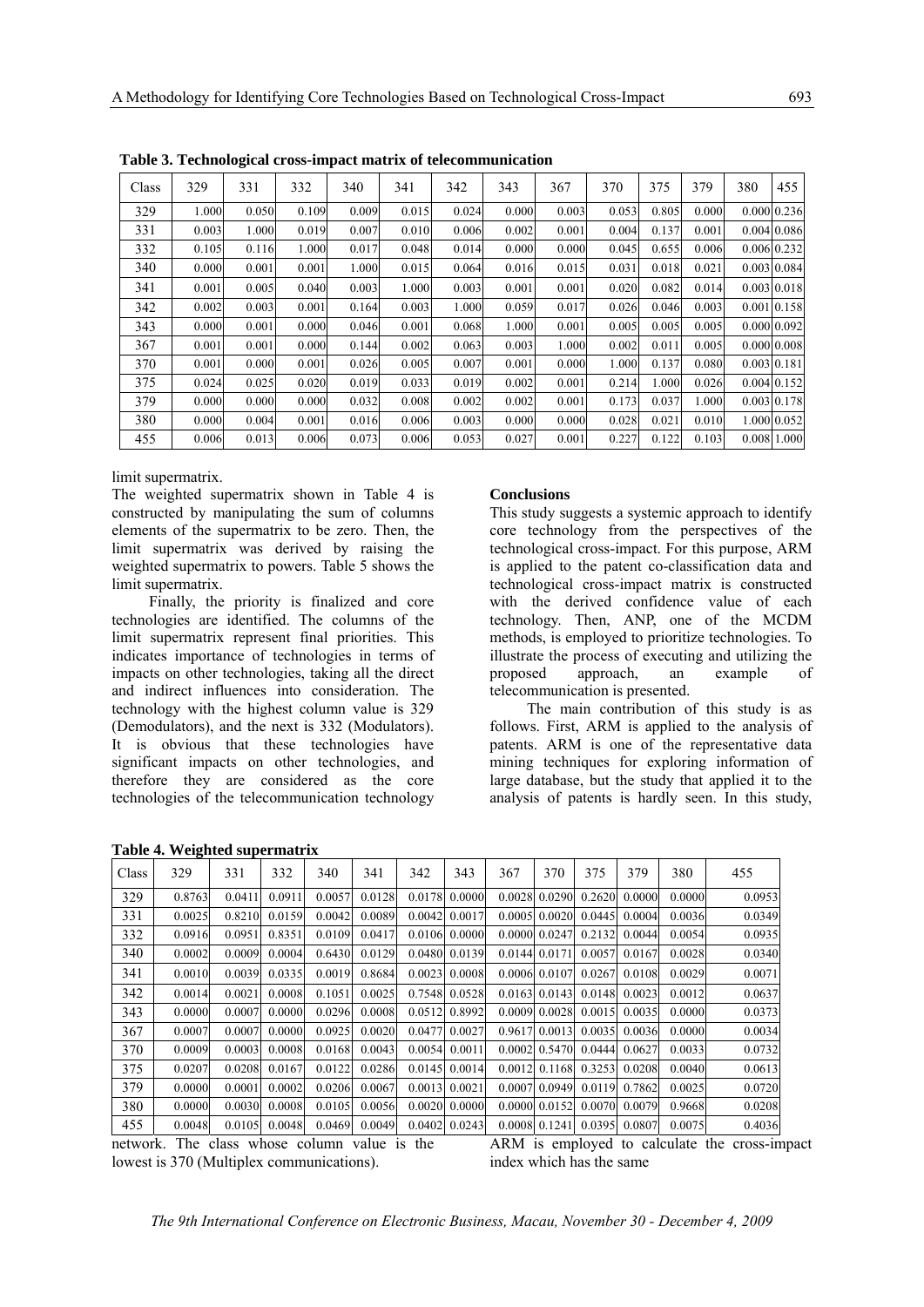| Class | 329    | 331    | 332    | 340    | 341                 | 342    | 343    | 367    | 370    | 375    | 379    | 380    | 455    |
|-------|--------|--------|--------|--------|---------------------|--------|--------|--------|--------|--------|--------|--------|--------|
| 329   | 0.2972 | 0.2972 | 0.2972 | 0.2972 | 0.2972              | 0.2972 | 0.2972 | 0.2972 | 0.2972 | 0.2972 | 0.2972 | 0.2972 | 0.2972 |
| 331   | 0.0449 | 0.0449 | 0.0449 |        | $0.0449$ 0.0449     | 0.0449 | 0.0449 | 0.0449 | 0.0449 | 0.0449 | 0.0449 | 0.0449 | 0.0449 |
| 332   | 0.2632 | 0.2632 | 0.2632 | 0.2632 | 0.2632              | 0.2632 | 0.2632 | 0.2632 | 0.2632 | 0.2632 | 0.2632 | 0.2632 | 0.2632 |
| 340   | 0.0171 | 0.0171 | 0.0171 | 0.0171 | 0.0171              | 0.0171 | 0.0171 | 0.0171 | 0.0171 | 0.0171 | 0.0171 | 0.0171 | 0.0171 |
| 341   | 0.0820 | 0.0820 | 0.0820 |        | 0.0820 0.0820       | 0.0820 | 0.0820 | 0.0820 | 0.0820 | 0.0820 | 0.0820 | 0.0820 | 0.0820 |
| 342   | 0.0320 | 0.0320 | 0.0320 |        | 0.0320 0.0320       | 0.0320 | 0.0320 | 0.0320 | 0.0320 | 0.0320 | 0.0320 | 0.0320 | 0.0320 |
| 343   | 0.0312 | 0.0312 | 0.0312 |        | 0.0312 0.0312       | 0.0312 | 0.0312 | 0.0312 | 0.0312 | 0.0312 | 0.0312 | 0.0312 | 0.0312 |
| 367   | 0.1001 | 0.1001 | 0.1001 |        | $0.1001$   $0.1001$ | 0.1001 | 0.1001 | 0.1001 | 0.1001 | 0.1001 | 0.1001 | 0.1001 | 0.1001 |
| 370   | 0.0115 | 0.0115 | 0.0115 | 0.0115 | 0.0115              | 0.0115 | 0.0115 | 0.0115 | 0.0115 | 0.0115 | 0.0115 | 0.0115 | 0.0115 |
| 375   | 0.0263 | 0.0263 | 0.0263 | 0.0263 | 0.0263              | 0.0263 | 0.0263 | 0.0263 | 0.0263 | 0.0263 | 0.0263 | 0.0263 | 0.0263 |
| 379   | 0.0186 | 0.0186 | 0.0186 |        | 0.0186 0.0186       | 0.0186 | 0.0186 | 0.0186 | 0.0186 | 0.0186 | 0.0186 | 0.0186 | 0.0186 |
| 380   | 0.0577 | 0.0577 | 0.0577 | 0.0577 | 0.0577              | 0.0577 | 0.0577 | 0.0577 | 0.0577 | 0.0577 | 0.0577 | 0.0577 | 0.0577 |
| 455   | 0.0182 | 0.0182 | 0.0182 |        | $0.0182$ 0.0182     | 0.0182 | 0.0182 | 0.0182 | 0.0182 | 0.0182 | 0.0182 | 0.0182 | 0.0182 |

**Table 5. Limit supermatrix** 

formula with the confidence. Second, this study applies the ANP to a technology network. The importance of technologies in terms of impacts on other technologies in the technology network could be measured with ANP. Finally, the suggested approach could help technology planners to formulate strategy and policy for technological innovation.

This study, however, is still subject to some limitations and these limitations are issues for further research. First, the proposed approach is illustrated with analyzing patents on the class level and so applying ANP is restricted to only clusters with no elements. Extending the analysis to the sub-class level of patents could make use of the full potential of ANP. Second, the cross-sectional analysis of the telecommunication patents registered in 2005 is conducted. A dynamic analysis on the telecommunication is expected to provide useful information on the change of technological trend. An extension of analysis to all technologies in ICT could be considered as future research issues. Finally, the selected 13 patent classes as telecommunication technologies are by no means exhaustive. A more systematic procedure is required to select the target classes.

**Acknowledgement.** This research is partially supported by Research Fund of Induk University.

## **Appendix. ICT classification and corresponding IPC codes**

| <b>ICT</b>        | <b>IPC</b> Code                                                                                                                                                                          |  |  |  |  |  |  |
|-------------------|------------------------------------------------------------------------------------------------------------------------------------------------------------------------------------------|--|--|--|--|--|--|
| Telecommunication | [G01S, G08C, G09C, H01P,<br>$H01Q$ , $H01S3/(025, 043, 063)$<br>067, 085, 0933, 0941, 103, 133,<br>[18, 19, 25), H1S5, H03B, H03C,<br>Н03D, Н03Н, Н03М, Н04В,<br>H04J, H04K, H04L, H04M, |  |  |  |  |  |  |

|                   | H04O                               |
|-------------------|------------------------------------|
|                   |                                    |
|                   |                                    |
| Consumer          | G11B, H03F, H03G, H03J, H04H,      |
| electronics       | <b>H04N, H04R, H04S</b>            |
| Computers         | B07C, B41J, B41K, G02F, G03G,      |
| /office machinery | G05F, G06, G07, G09G, G10L,        |
|                   | G11C, H03K, H03L                   |
|                   | G01B, G01C, G01D, G01F,            |
|                   | G01G, G01H, G01J, G01K,            |
|                   | G01L, G01M, G01N, G01P,            |
| Other ICT         | G01R, G01V, G01W, G02B6,           |
|                   | G05B, G08G, G09B, H01B11,          |
|                   | H01J(11/, 13/, 15/, 17/, 19/, 21/  |
|                   | 23/, 25/, 27/, 29/, 31/, 33/, 40/, |
|                   | 41/, 43/, 45/), H01L               |

#### **References**

- [1] EIRMA, "Technology monitoring for business success," *European Industrial Research Management Association*, Working Group 55 Report, 2000.
- [2] Trajtenberg, M., "A penny for your quotes: patent citations and the value of inventions," *The RAND Journal of Economics*, 21(1), 1990, pp.172-187.
- [3] Blackman, M., "Provision of patent information: a national patent office perspective," *World Patent Information*, 17(2), 1995, pp.115-123.
- [4] Yoon, B. and Park, Y., "A text-mining based patent network: Analytical tool for high-technology trend", *Journal of High Technology Management Research*, 15(1), 2004, pp.37-50.
- [5] Archibugi, D. and Pianta, M., "Measuring technological change through patents and innovation surveys," *Technovation*, 16(9), 1996, pp.451-458.
- [6] Basberg, B. L., "Patent statistics and the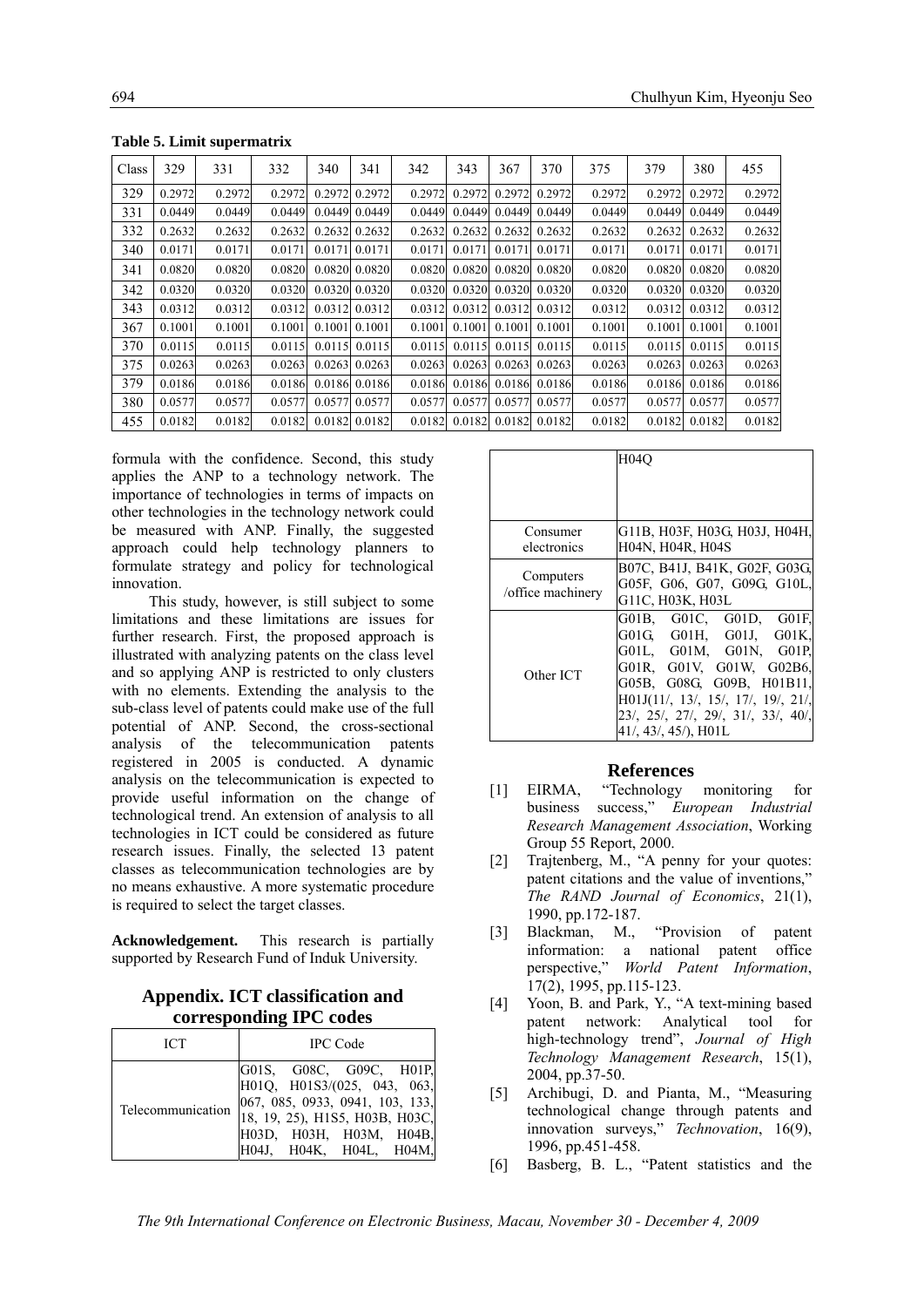measurement of technological change: an assessment of the Norwegian patent data, 1840-1980," *World Patent Information*, 6(4), 1984, pp.158-164.

- [7] Basberg, B. L., "Patents and the measurement of technological change: a survey of literature," *Research Policy*, 16(2-4), 1987, pp.131-141.
- [8] Chen, D. Z., Chang, H. W., Huang, M. H., and Fu, F. C., "Core technologies and key industries in Taiwan from 1978 to 2002: A perspective from patent analysis," *Scientometrics*, 64(1), 2005, pp.31-53.
- [9] Gangulli, P., "Patents and patent information in 1979 and 2004: a perspective from India," *World Patent Information*, 26(1), 2004, pp.61-62.
- [10] Grupp, H., Lacasa, D., and Schmoch, U., "Tracing technological change over long periods in Germany in chemicals using patent statistics," *Scientometrics*, 57(2), 2003, pp.175-195.
- [11] Ham, R. M., Linden, G., and Appleyard, M. M., "The evolving role of semiconductor consortia in the united states and Japan," *California Management Review*, 41(1), 1998, pp.137-155.
- [12] Harhoff, D., Narin, F., Scherer, F.M., and Vopel, K., "Citation frequency and the value of patented inventions," *The Review of Economics and Statistics*, 81(3), 1999, pp.511-515.
- [13] Hu, A. G. Z. and Jaffe, A. B., "Patent citations and international knowledge flow: the case of Korea and Taiwan," *International Journal of Industrial Organization*, 21(6), 2003, pp.849-880.
- [14] Huang, Z., Chen, H., Chen, Z. K., and Roco, M. C., "International nanotechnology development in 2003: Country, institution, and technology field analysis based on USPTO patent database," *Journal of Nanoparticle Research*, 6(4), 2004, pp.325-354.
- [15] Jaffe, A. B. and Trajtenberg, M., "International knowledge flows: evidence from patent citations," *Economics of Innovation and New Technology*, 8(1/2), 1999, pp.105-136.
- [16] Lee, H., Kim, C., Cho, H., and Park, Y., "An ANP-based technology network for identification of core technologies: A case of telecommunication technologies," *Expert Systems with Applications*, 36(1), 2009, pp.894-908.
- [17] Mowery, D. C., Oxley, J. E., and Silverman, B. S., "Technological overlap and interfirm cooperation: implications for the

resource-based view of the firm," *Research Policy*, 27(5), 1998, pp.507-523.

- [18] Rosenkopf, L. and Nerkar, A., "Beyond local search: boundary-spanning, exploration and impact in the optical disc industry," *Strategic Management Journal*, 22(4), 2001, pp.287-306.
- [19] Hall, B., Jaffe, A., and Trajtenbert, M., "The NBER patent citations data file: lessons, insights and methodological tools," *National Bureau of Economic Research*, Working Paper No. 8498, 2001.
- [20] Lai, K. K. and Wu, S. J., "Using the patent co-citation approach to establish a new patent classification system," *Information Processing & Management*, 41(2), 2005, pp.313-330.
- [21] Stuart, T. B. and Podoly, J. M., "Local search and the evolution of technological capabilities," *Strategic Management Journal*, 17, 1996, pp.21-28.
- [22] Courtial, J. P., Callon, M., and Sigogneau, A., "The use of patent titles for identifying the topics of invention and forecasting trends," *Scientometrics*, 26(2), 1993, pp.231-242.
- [23] OECD, *Using patent data as science and technology indicators - patent manual*, OECD, Paris, 1994.
- [24] Breschi, S., Lissoni, F., and Maleraba, F., "Knowledge-relatedness in firm technological diversification," *Research Policy*, 32(1), 2003, pp.69-87.
- [25] Choi, C., Kim, S., and Park, Y., "A patent-based cross impact analysis for quantitative estimation of technology impact: The case of information and communication technology," *Technological Forecasting & Social Change*, 74, 2007, pp.1296-1314.
- [26] Jeong, G. H. and Kim, S. H., "A qualitative cross-impact approach to find the key technology," *Technological Forecasting & Social Change*, 55(3), 1997, pp.203-214.
- [27] Lee, H., "Retrospective technology assessment: the impact of computer communications on the structure of the public telephone network," *Telecommunication Policy*, 21(9/10), 1997, pp.845-859.
- [28] Schuler, A., Thompson, W. A., Vertinsky, I., and Ziv, Y., "Cross impact analysis of the technological innovation and development in the softwood lumber industry in Canada: a structural modeling approach", *IEEE Transactions on Engineering Management*, 38(3), 1991, pp.224-236.
- [29] Han, J. and Kamber, M., *Data Mining: Concepts and Techniques*, Academic Press, San Diego, 2001.